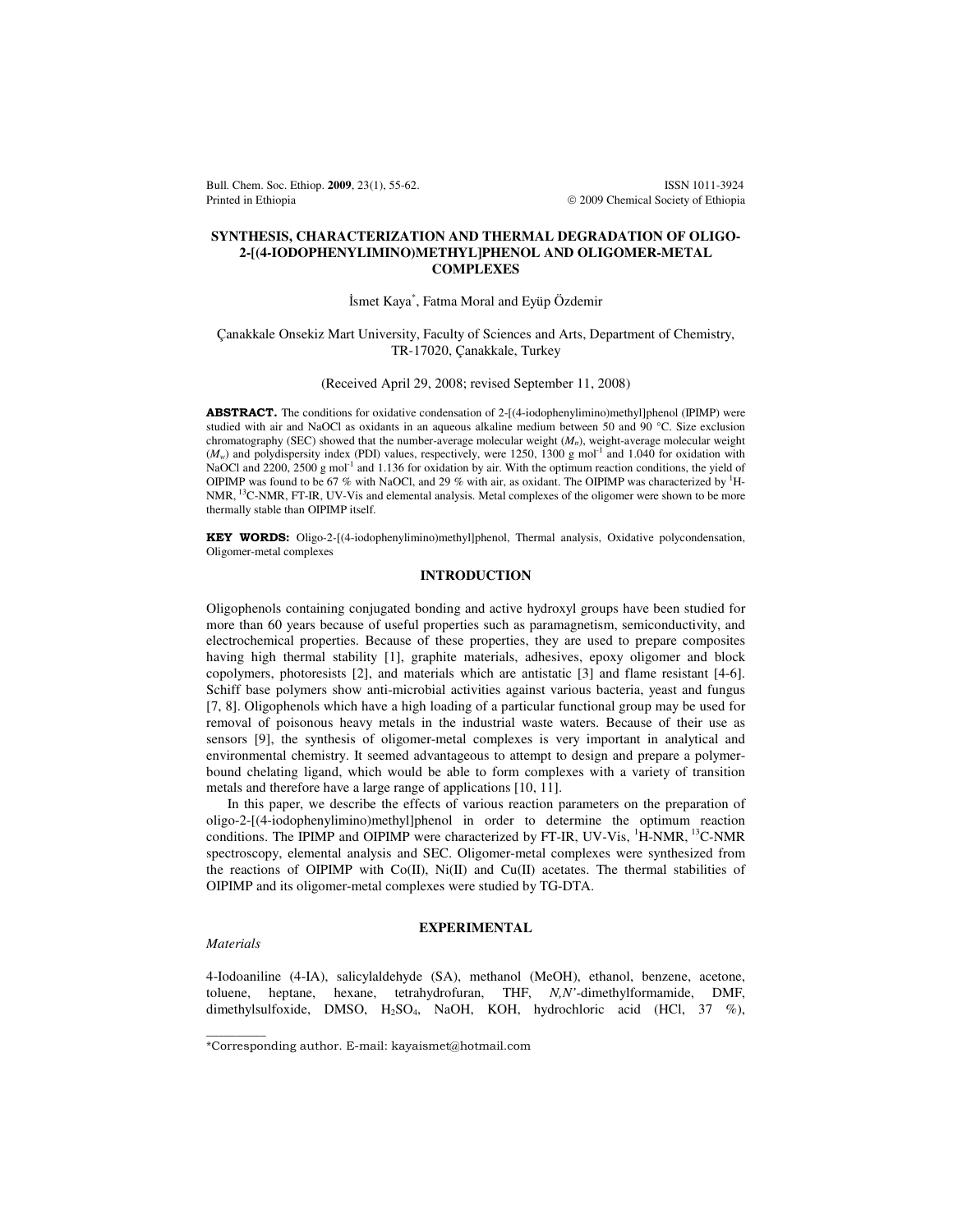$Cu(CH_3COO)_2H_2O$ ,  $Co(CH_3COO)_24H_2O$  and  $Ni(CH_3COO)_24H_2O$  were supplied by Merck Chemical Co. (Germany) and they were used as received. Sodium hypochlorite (NaOCl), (30 %, aqueous solution) was obtained from Paksoy Co. (Turkey). IPIMP was synthesized by the condensation reaction of 4-iodoaniline with salicylaldehyde.

## *Syntheses of 2-[(4-iodophenylimino)methyl] phenol Schiff base*

4-IA (0.025 mol) and SA (0.025 mol) were dissolved in MeOH (15 mL) and the mixture was stirred at 70 °C for 3 h (Scheme 1). The precipitated 2-[(4-iodophenylimino)methyl]phenol was filtered off, recrystallized from MeOH and dried in a vacuum desiccator (yield 97 %).

Calcd. for IPIMP: C, 48.30; H, 3.10; N, 4.33. Found: C, 48.00; H, 2.95; N, 4.00. FT-IR (KBr; cm-1): *v*(CH=N) 1616 s; *v*(C-O) 1282 s; *v*(C=C) 1566, 1475, 1410 s; *v*(aromatic C-H) 3050 s;  $v(\text{Ar-OH})$  3432 s;  $v(\text{C-I})$  743 s. UV-Vis  $(\lambda_{\text{max}})$ : 209, 237, 273, 325 and 345 nm. <sup>1</sup>H-NMR (DMSO-6):  $\delta$  [For designation of H atoms see Scheme 1] 12.90 (s, 1H, OH), 8.96 (s, 1H, CH=N), 7.80 (d, 2H, Ar-Haa'), 7.24 (d, 2H, Ar-Hbb'), 7.66 (d, 1H, Ar-Hc), 6.96 (t, 1H, Ar-Hd), 7.43 (t, 1H, Ar-<u>He</u>), 6.98 (d, 1H, Ar-<u>Hf</u>). <sup>13</sup>C-NMR (DMSO-<sub>6</sub>): δ 119.7 (C1-ipso), 138.6 (C2), 124.2 (C3), 148.3 (C4-ipso), 164.3 (C5), 117.0 (C6-ipso), 160.7 (C7-ipso), 117.1 (C8), 137.5 (C9), 133.0 (C10), 134.0 (C11).

### *Synthesis of oligo-2-[(4-iodophenylimino)methyl]phenol with NaOCl or air*

OIPIMP was synthesized via oxidative polycondensation of IPIMP with a solution of NaOCl (30 %, in water) and air as oxidants (Scheme 1) [11-13]. The IPIMP (0.200 g, 6.2 x  $10^{-4}$  mol) was dissolved in an aqueous solution of KOH (0.140 g, 2.48 x  $10^{-3}$  mol, 0.2 mL) heated to 40 °C and NaOCl was added drop by drop over about 20 min. The reaction mixtures were stirred at various temperatures and durations (Table 1). Alternatively, the air was passed into an aqueous solution of KOH (20 %) before passage through the reaction tube to prevent water loss in the reaction mixture and remove  $CO_2$  (Table 1). The mixture was neutralized with 2.48 x 10<sup>-3</sup> mol HCl (0.2) mL, 37 %) at room temperature. Unreacted monomer was separated from the reaction products by washing with MeOH. The mixture was filtered and washed with hot water (3 x 25 mL) to remove mineral salts and then dried in an oven at 105 °C.



Scheme 1. Synthesis of 2-[(4-iodophenylimino)methyl]phenol and oligo-2-[(4-iodophenylimino)methyl]phenol.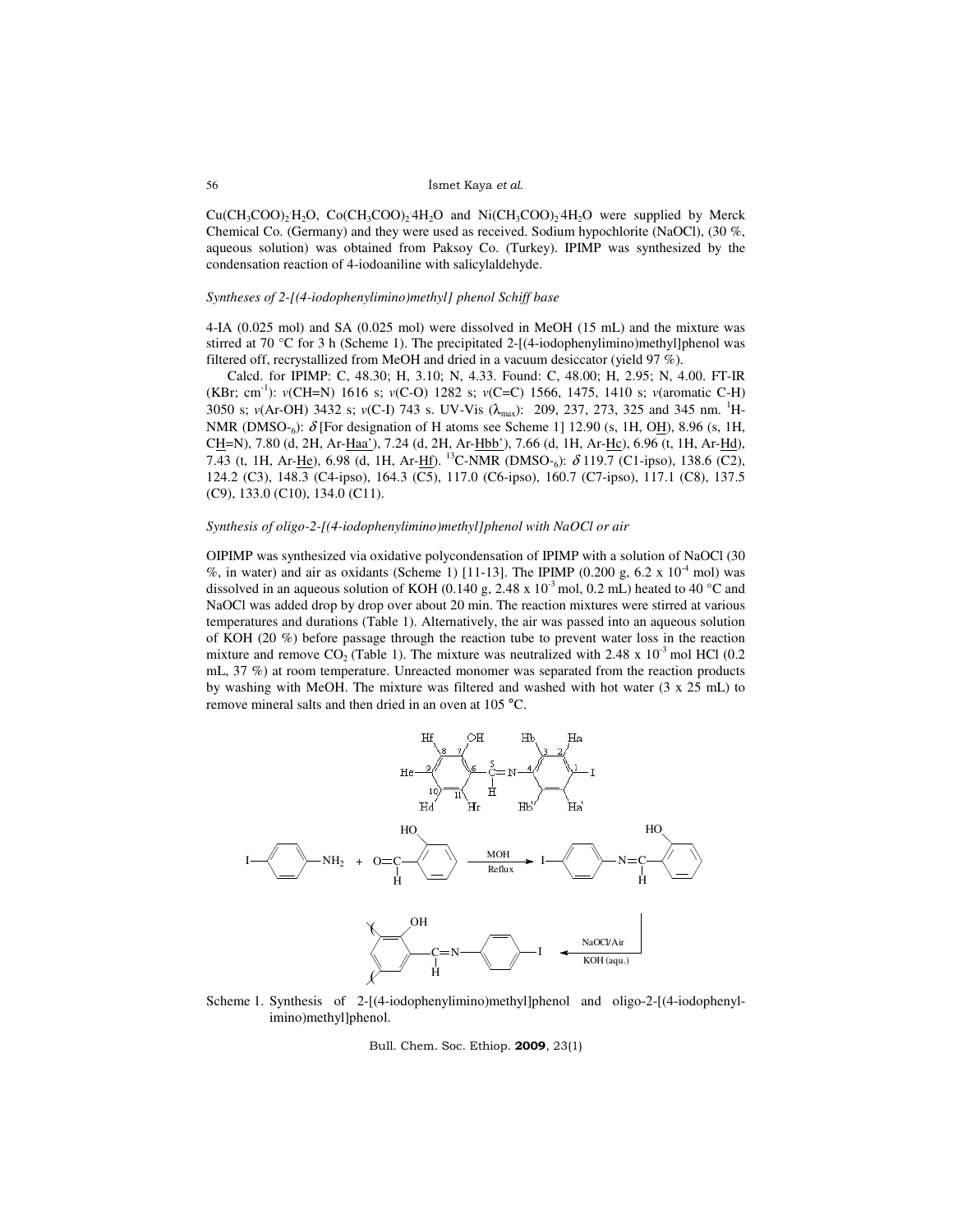| Sample number  | [KOH]       | [ $NaOC1]_0$            | Temp. $(^{\circ}C)$ | Time (h)       | The yield of  |
|----------------|-------------|-------------------------|---------------------|----------------|---------------|
|                | $(mod L-1)$ | $(mod L-1)/Air (L h-1)$ |                     |                | OIPIMP $(\%)$ |
|                |             |                         |                     |                |               |
| $\mathbf{1}$   | 0.168       | 0.042                   | 60                  | 5              | 60            |
| $\overline{2}$ | 0.168       | 0.042                   | 70                  | 5              | 63            |
| 3              | 0.168       | 0.042                   | 80                  | 5              | 53            |
| $\overline{4}$ | 0.168       | 0.042                   | 90                  | 5              | 43            |
| 5              | 0.168       | 0.042                   | 70                  | 1              | 52            |
| 6              | 0.168       | 0.042                   | 70                  | 3              | 67            |
| $\overline{7}$ | 0.168       | 0.042                   | 70                  | $\overline{7}$ | 49            |
| 8              | 0.168       | 0.042                   | 70                  | 10             | 31            |
| 9              | 0.168       | 0.084                   | 70                  | 1              | 64            |
| 10             | 0.168       | 0.084                   | 70                  | 3              | 52            |
| 11             | 0.168       | 0.084                   | 70                  | $\overline{7}$ | 49            |
| 12             | 0.168       | 0.084                   | 70                  | 10             | 37            |
| 13             | 0.168       | 0.084                   | 60                  | 5              | 49            |
| 14             | 0.168       | 0.084                   | 70                  | 5              | 48            |
| 15             | 0.168       | 0.084                   | 80                  | 5              | 52            |
| 16             | 0.168       | 0.084                   | 90                  | 5              | 59            |
| 17             | 0.248       | 8.5                     | 60                  | 5              | 18            |
| 18             | 0.248       | 8.5                     | 70                  | $\overline{5}$ | 21            |
| 19             | 0.248       | 8.5                     | 80                  | 5              | 24            |
| 20             | 0.248       | 8.5                     | 90                  | 5              | 29            |
| 21             | 0.248       | 8.5                     | 90                  | $\mathbf{1}$   | 21            |
| 22             | 0.248       | 8.5                     | 90                  | 3              | 25            |
| 23             | 0.248       | 8.5                     | 90                  | $\overline{7}$ | 20            |
| 24             | 0.248       | 8.5                     | 90                  | 10             | 16            |

Table 1. The oxidative polycondensation of 2-[(4-iodophenylimino)methyl]phenol<sup>a</sup> using NaOCl (sample number: 1–16) and air (sample number: 17-24) in an aqueous KOH.

 $a$  = The initial concentration of IPIMP was used as 0.042 mol  $L^{-1}$ .

Calcd. for OIPIMP: C, 48.60; H, 2.49; N, 4.36. Found: C, 48.24; H, 2.55; N, 3.95. FT-IR (KBr, cm-1): ν(O-H) 3439 s; *v*(C-H aryl) 3055 m; *v*(C=N) 1617 s; *v*(aromatic, C-O) 1283 s; *v*(C-I) 748 s; *v*(aromatic; C=C) 1583, 1478, 1417 m. UV-Vis (λ<sub>max</sub>): 245, 290, 332 and 355 nm. <sup>1</sup>H-NMR (DMSO-<sub>6</sub>): δ 12.84 (s, 1H, O<u>H</u>), 8.95 (s, 1H, C<u>H</u>=N), 7.80 (d, 2H, Ar-<u>Haa'</u>), 7.20 (d, 2H, Ar-Hbb'), 7.70 (d, 1H, Ar-Hc), 6.95 (t, 1H, Ar-Hd-terminal), 7.40 (t, 1H, Ar-He), 6.99 (d, 1H, Ar-**Hf-terminal**). <sup>13</sup>C-NMR (DMSO-<sub>6</sub>): δ 119.8 (C1-ipso), 138.7 (C2), 124.2 (C3), 148.1 (C4ipso), 173.5 (C5), 117.0 (C6-ipso), 166.4 (C7-ipso), 125.0 (C8), 137.7 (C9), 138.9 (C10), 134.3 (C11), 126.3 and 135.2 (new peaks).

## *Syntheses of oligo-2-[(4-iodophenylimino)methyl]phenol-metal complexes*

*Cobalt(II) complex.* A solution of  $Co(AcO)_24H_2O$  (8.84 x 10<sup>-4</sup> mol, 0.220 g) in MeOH (15 mL) was added to a solution of OIPIMP (1.56 x 10<sup>-3</sup> mol/unit, 0.500 g) in THF (20 mL). The mixture was stirred and heated at 70 °C for 5 h (Scheme 2) and the precipitated complex filtered off, washed with cold MeOH/THF, and dried in vacuum oven (yield 76 %).

Calcd. for OIPIMP-Co: M, 15.51. Found: M, 14.95. UV-Vis  $(\lambda_{\text{max}})$ : 206, 237, 281, 343 and 383 nm. FT-IR (KBr, cm-1): *v*(O-H) 3446 s, *v*(C-H aryl) 3057 m, *v*(C=N) 1604 s, *v*(aromatic, C-O) 1249 s, *v*(C-I) 822 s, *v*(aromatic, C=C) 1586, 1569, 1532, 1480, 1460 m, *v*(M-O) 519 s, *v*(M-N) 565 s.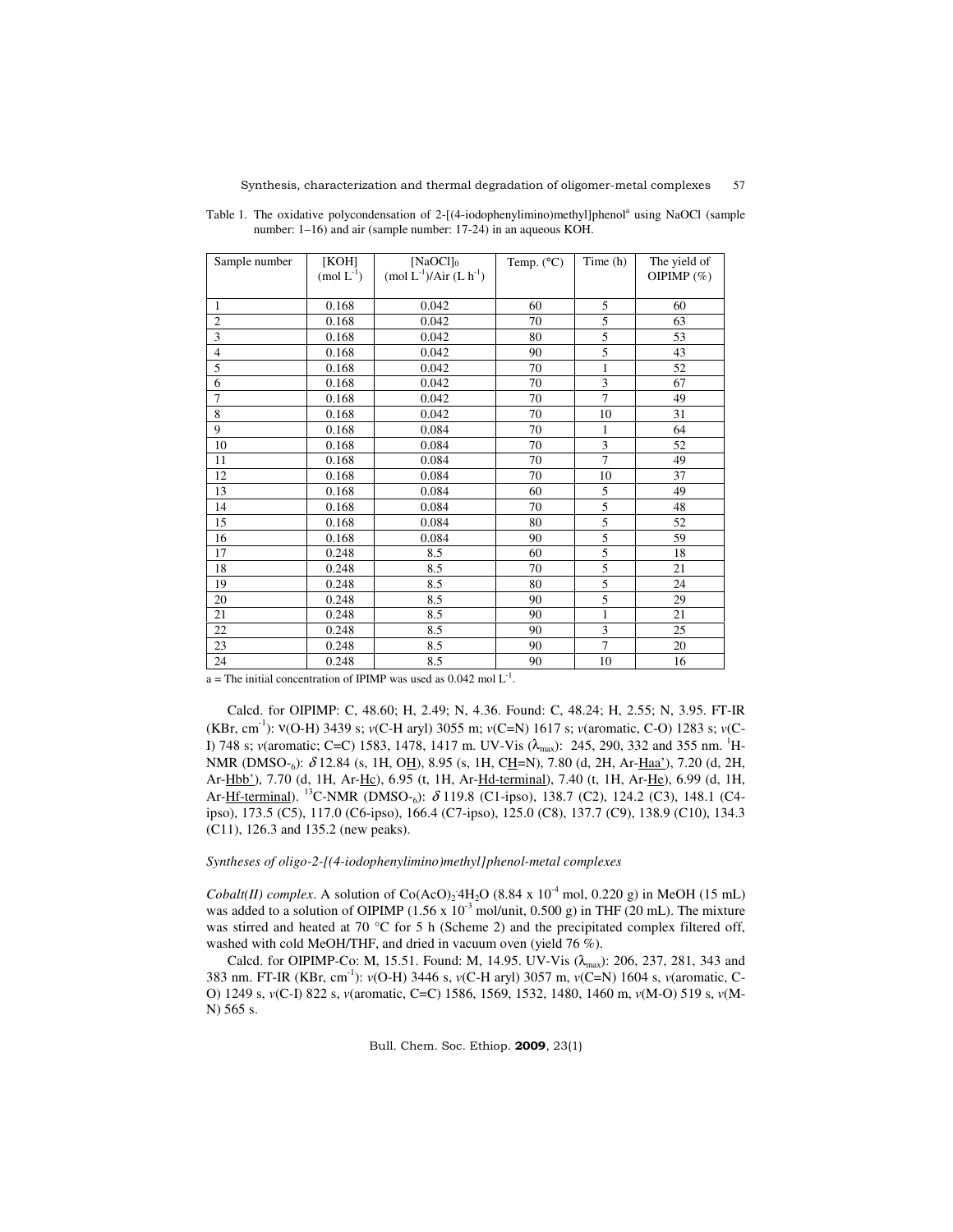*Nickel(II) complex*. This was prepared similarly from Ni(AcO)<sub>2</sub><sup>4</sup>H<sub>2</sub>O (8.48 x 10<sup>-4</sup> mol, 0.211 g) and OIPIMP (1.56 x  $10^{-3}$  mol/unit, 0.500 g) in THF (yield 88 %).

Calcd. for OIPIMP-Ni: M, 15.46. Found: M, 15.00. UV-Vis  $(\lambda_{\text{max}})$ : 208, 237, 281, 341 and 388 nm. FT-IR (KBr, cm-1): *v*(O-H) 3419 s, *v*(C-H aryl) 3054 m, *v*(C=N) 1614 s, *v*(aromatic, C-O) 1181 s, *v*(C-I) 824 s, *v*(aromatic, C=C) 1572, 1549, 1472, 1446 m, *v*(M-O) 525 s, *v*(M-N) 591 s.

Copper(II) complex. This was obtained from Cu(AcO)<sub>2</sub>H<sub>2</sub>O (1.08 x 10<sup>-3</sup> mol, 0.215 g) and OIPIMP (1.56 x  $10^{-3}$  mol/unit, 0.500 g) in THF (yield 93 %).

Calcd. for OIPIMP-Cu: M, 16.53. Found: M, 16.15. UV-Vis  $(\lambda_{\text{max}})$ : 206, 238, 280, 341 and 384 nm. FT-IR (KBr, cm-1): *v*(O-H) 3445 s, *v*(C-H aryl) 3048 m, *v*(C=N) 1607 s, *v*(aromatic, C-O) 1183 s, *v*(C-I) 822 s, *v*(aromatic, C=C) 1530, 1510, 1482, 1462, 1441 m, v (M-O) 523 s, v (M-N) 587 s.



Scheme 2. Syntheses of oligo-2-[(4-iodophenylimino)methyl]phenol-metal complexes.

#### *Characterization techniques*

The Fourier transform infrared (FT-IR) and ultraviolet-visible (UV-Vis) spectra were obtained by use Perkin Elmer BX II and Perkin Elmer Lambda 25 instruments, and elemental analyses were with a Carlo Erba 1106 unit. The FT-IR spectra were recorded on KBr discs (4000-350 cm<sup>-1</sup>). UV-Vis spectra were recorded from solutions in methanol and DMSO. IPIMP and OIPIMP in DMSO- $d_6$  at 25 °C were characterized by <sup>1</sup>H-NMR and <sup>13</sup>C-NMR spectra (Bruker AC FT-NMR spectrometer operating at 400 and 100.6 MHz, respectively). Tetramethylsilane was used as internal standard. Thermal data were obtained by use of a Perkin Elmer Diamond Thermal Analysis system. TG-DTA measurements were made between 20-1000 °C (in  $N_2$ , 10 <sup>o</sup>C/min). The number-average molecular weight  $(M_n)$ , weight-average molecular weight  $(M_w)$ and polydispersity index (PDI) were determined by SEC (Shimadzu Co. Japan) with a Macherey-Nagel GmbH & Co. (Germany) (100  $\AA$  and 7 nm diameter loading material) 7.7 mm i.d. x 300 mm columns, DMF eluent  $(0.4 \text{ mL min}^{-1})$ , polystyrene standards and a refractive index detector.

## **RESULTS AND DISCUSSION**

## *Conditions for synthesis of OIPIMP*

Conditions for oxidative condensation of IPIMP with NaOCl in aqueous alkaline medium are given in Table 1. The condensation began immediately and the solution turned brown upon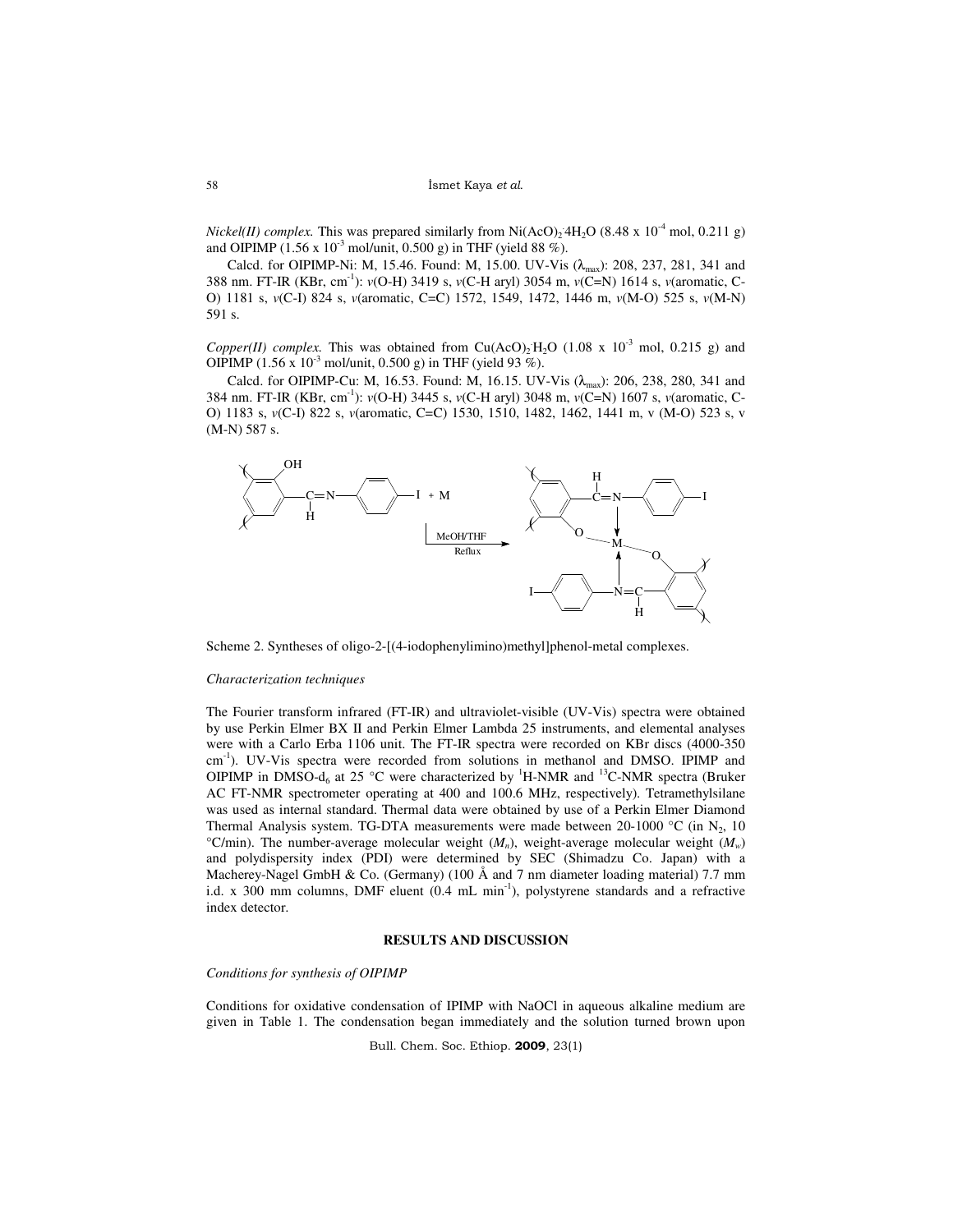addition of oxidant. When  $[IPIMP]_0 = [NaOCl]_0$  was 0.042 mol/L and  $[KOH]_0 = 0.168$  mol/L, the yield of OIPIMP was 67 % at 70 °C for 3 h. When  $[IPIMP]_0$  was 0.042 mol/L,  $[KOH]_0$  0.168 mol/L and [NaOCl]<sub>0</sub> 0.084 mol/L, the yield of OIPIMP was 64 % at 70 °C for 1 h. The yield of OIPIMP increased from 52 % to 64 %, when the concentration of the NaOCl was increased under the same conditions. The conditions for oxidative condensation with air in aqueous alkaline medium also are given in Table 1. The yield of OIPIMP was 29 % with reaction conditions [IPIMP]<sub>0</sub> 0.062, [KOH]<sub>0</sub> 0.248 mol/L and air 8.5 L/h at 90 °C for 5 h. The yield of OIPIMP was only 16 % with the same reaction conditions perhaps because of depolymerization of oligomer with high reaction times.

The electron-donor effect of azomethine group in 2-[(4-iodophenylimino)methyl]phenol appears to have facilitated the oxidation in alkaline medium by air and NaOCl. The brown color may suggest formation of phenoxy radicals. NaOCl is more reactive than air.

## *Solubility*

The oxidative polycondensation products of IPIMP with NaOCl and air in aqueous alkaline medium were black solid powders. OIPIMP was soluble in  $H_2SO_4$ , THF, DMF, DMSO and acetone, poorly soluble in toluene, benzene and chlorinated solvents, such as  $CHCl<sub>3</sub>$  and  $CCl<sub>4</sub>$ and insoluble in aliphatic hydrocarbons such as heptane and hexane. OIPIMP formed oligomermetal complexes with  $Co^{2+}$ , Ni<sup>2+</sup> and  $Cu^{2+}$  acetates. These were insoluble in water at room temperature but soluble in DMSO.

# *Structure of OIPIMP*

SEC measurements gave the values of number-average molecular weight  $(M<sub>n</sub>)$  and weightaverage molecular weight  $(M_w)$  of OIPIMP by comparison with polystyrene as standard. When NaOCl was used as oxidant,  $M_n$ ,  $M_w$  and PDI values of OIPIMP was found to be 1250, 1300 g mol<sup>-1</sup> and 1.040, respectively. When the oxidant was air,  $M_m$ ,  $M_w$  and PDI values of OIPIMP were 2200, 2500 g mol<sup>-1</sup> and 1.136.

The electronic spectra of IPIMP and OIPIMP were recorded in methanol. The K band is assigned to the –OH and azomethine groups of IPIMP were observed in 237 and 325 nm, respectively. The B and R bands of IPIMP were observed in 273 and 345 nm. The R band of the -CH=N group of IPIMP was observed in 345 nm. The K bands belonging to -OH and azomethine groups of OIPIMP were observed in 245 and 332 nm, respectively. The R band of the -CH=N group of OIPIMP was observed in 355 nm. In the oligomer-metal complexes, the low intensity bands in the 450-550 nm range are consistent with d→d transitions of the metal ions.

In order to identify the structures of IPIMP and OIPIMP, the <sup>1</sup>H-NMR and <sup>13</sup>C-NMR spectra were recorded in DMSO-d<sub>6</sub>. The signals of -OH and -CH=N groups of IPIMP and OIPIMP were observed at 12.90 and 8.96 ppm and 12.84 and 8.95 ppm, respectively. The FT-IR, <sup>1</sup>H-NMR and <sup>13</sup>C-NMR spectral data of the OIPIMP indicate that the polymerization occurs via substitution at positions *ortho* and *para* to the OH group.

In independent work, a series of novel polyimide and poly (Schiff base) oligomers with azomethine [14] structures containing bithiazole rings was synthesized through polycondensation of some diamines with dianhydrides. All compounds had been characterized by FT-IR, elemental analysis and  ${}^{1}$ H-NMR techniques and thermogravimetric analyses [15].

### *Thermal analyses of compounds*

DTA and TG analyses of IPIMP, OIPIMP, OIPIMP-Cu, OIPIMP-Ni and OIPIMP-Co compounds were made under an  $N_2$  atmosphere in the temperature range 20-1000 °C and the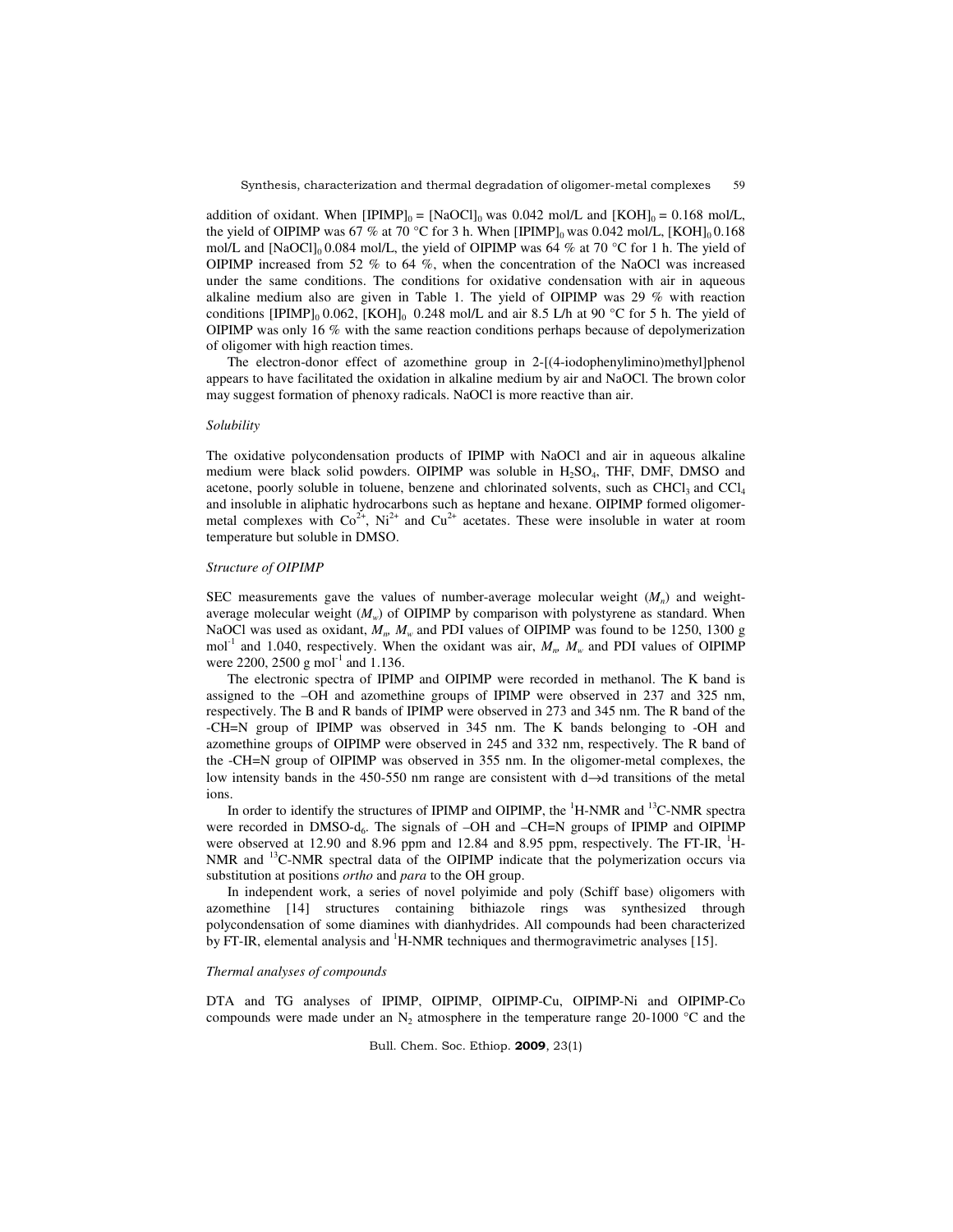results are given in Table 2. Figures 1 and 2 show the DTA and TG traces for the IPIMP and OIPIMP. Degradation of OIPIMP started at 237 °C and proceeded rapidly between 250 and 400 °C. The weight loss at 1000 °C was 99 %. Exothermic and endothermic peaks of monomer and oligomer were observed at 128, 278 °C and 118 °C, respectively. From DTG analysis the  $T_{max}$ values of monomer and oligomer were observed at 271 and 274 °C, respectively. It is seen that Figure 1, monomer completely decomposed low a temperature such as 280 °C.



Figure 1. TG-DTG-DTA curves of IPIMP.



Figure 2. TG-DTG-DTA curves of OIPIMP.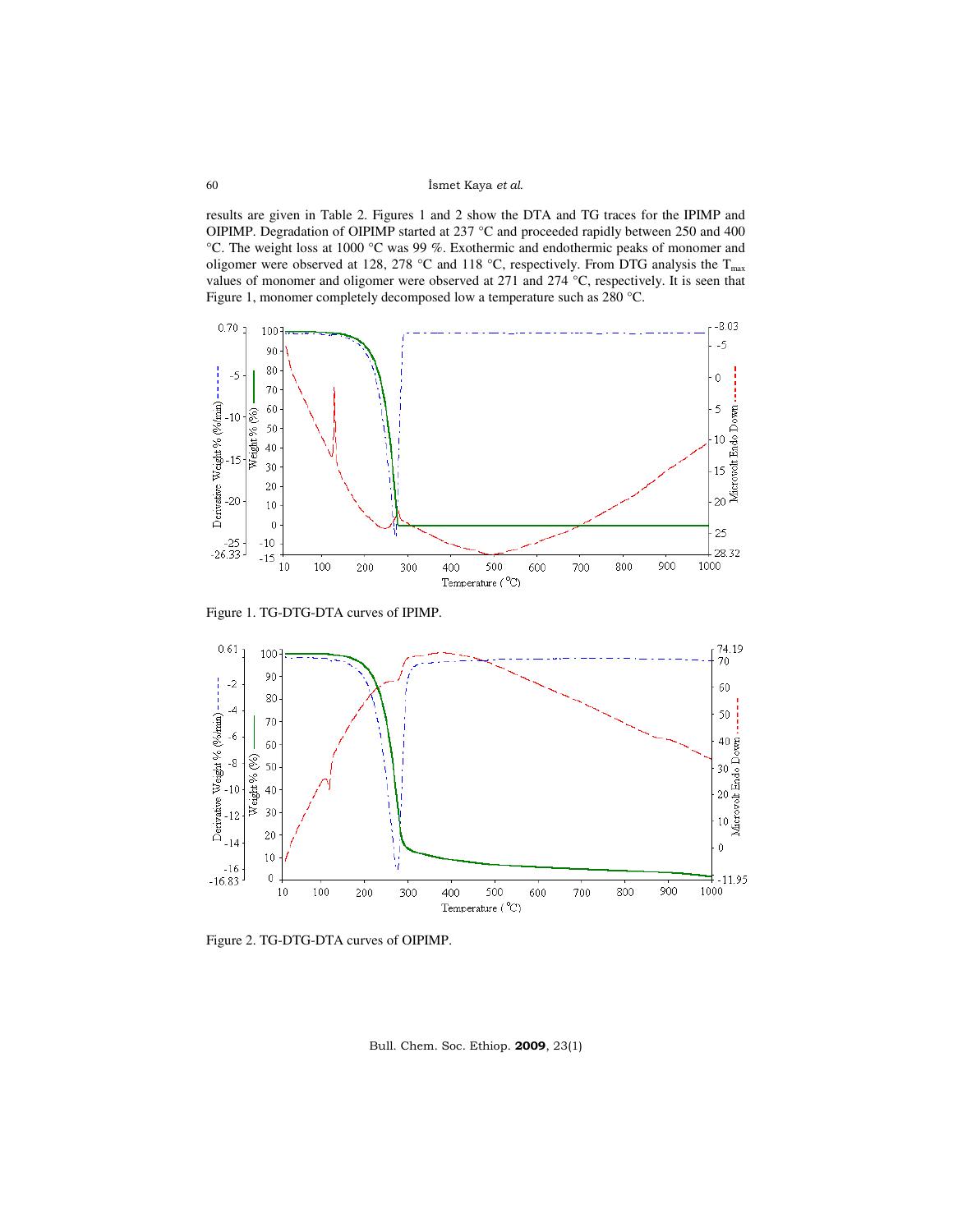Table 2. Thermal decomposition values of IPIMP, OIPIMP and oligomer-metal complex compounds.

|               |          | $TGA(^{\circ}C)$ |             |             |                     | DTA $(^{\circ}C)$ |                          |
|---------------|----------|------------------|-------------|-------------|---------------------|-------------------|--------------------------|
| Compounds     | $T_{on}$ | $T_{\rm max}$    | 20%         | 50 %        | % Residual          | Exo               | Endo                     |
|               |          |                  | weight loss | weight loss | at $1000^{\circ}$ C |                   |                          |
| <b>IPIMP</b>  | 230      | 271              | 231         | 255         |                     | 128.278           | $\overline{\phantom{a}}$ |
| <b>OIPIMP</b> | 232      | 274              | 242         | 267         | 1.23                |                   | 118                      |
| OIPIMP-Cu     | 265      | 292, 745         | 338         | 693         | 33.83               | 327               | 243                      |
| OIPIMP-Ni     | 278      | 286, 367, 518    | 360         | 624         | 49.36               |                   |                          |
| OIPIMP-Co     | 307      | 337, 617         | 510         | 740         | 35.25               | 342               | 283                      |

<sup>a</sup>The onset temperature. <sup>b</sup>Maximum weight loss temperature (from the DTG curves).



Figure 3. TG-DTG-DTA curves of OIPIMP-Co complex.



Figure 4. TG-DTG-DTA curves of OIPIMP-Ni complex.

Bull. Chem. Soc. Ethiop. 2009, 23(1)